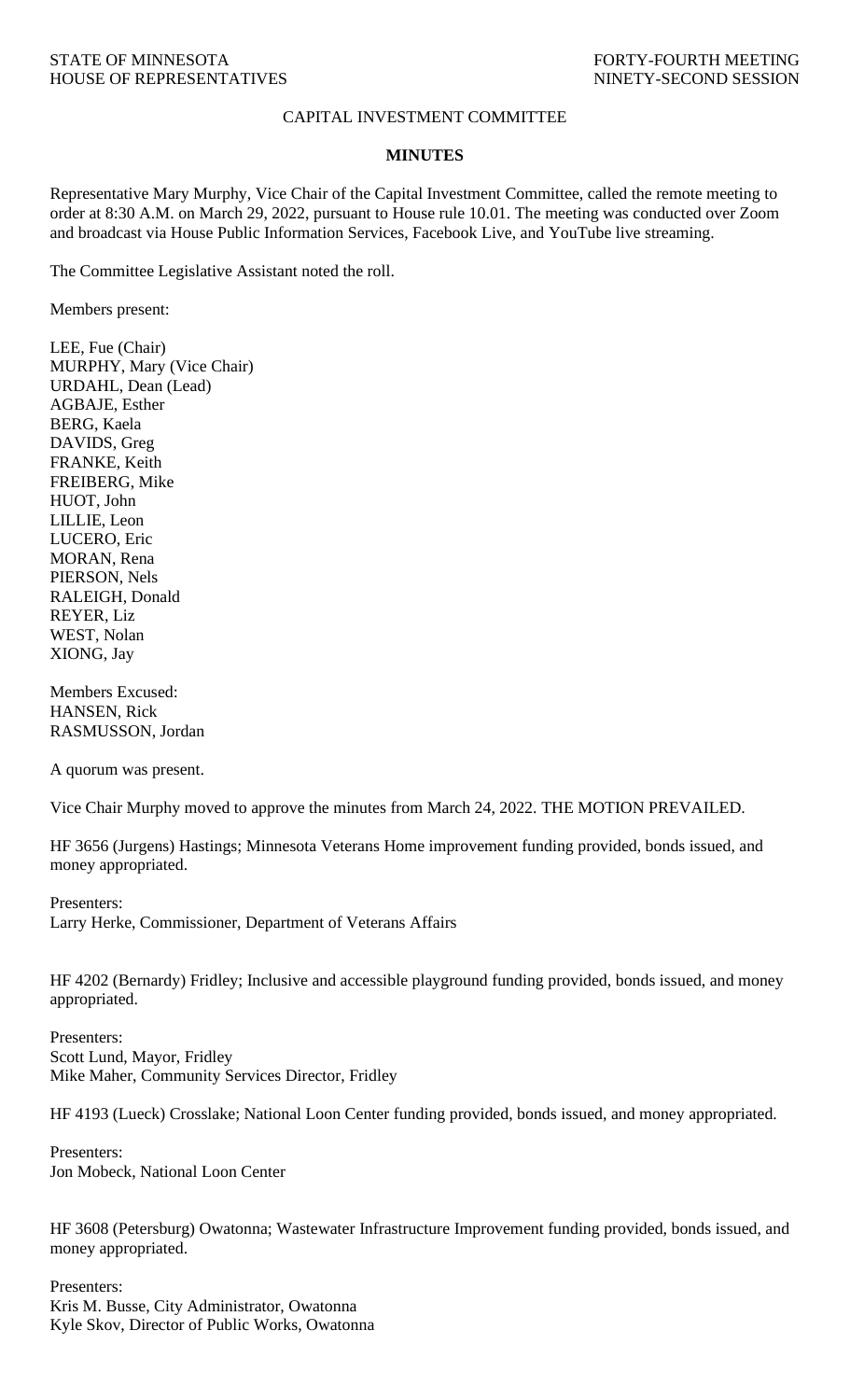HF 3692 (Frederick) Children's Museums improvements funding provided and money appropriated.

Presenters: Louise Dickmeyer, CEO, Children's Museum of Southern Minnesota Cassie Miles, Executive Director, Great River Children's Museum

HF 4061 (Boldon) Design, construct and renovate space and exhibits at Children's Museum in Rochester.

Presenters: Lindsey Hemker, Development Director, SPARK Children's Museum

HF 4465 (Morrison) Excelsior; St. Alban's Bay Bridge improvement funding provided, bonds issued, and money appropriated.

Presenters: Jennifer Caron, Councilmember, Excelsior Bill Cook, Councilmember, Greenwood

HF 4423 (Sandstede) Canisteo Flood Mitigation Project funding provided to mitigate threats to public safety, property, and regional water quality, and money appropriated.

Presenters: Leo Trunt, Commissioner, Itasca County

HF 2575 (Lislegard) St. James open mine pit flood mitigation project funding provided, bonds issued, and money appropriated.

Presenters: Stefanie Dickinson, City Clerk, Aurora Doug Gregor, Mayor, Aurora

HF 4474 (Hanson, J.) Savage; Public Road Expansion and Reconstruction of City-Owned Railroad Bridges on Quentin Avenue

Presenters: Brad Larson, City Administrator, Savage

HF 3071 (Bierman) Dakota County; Pedestrian and bicycle trail safety improvement funding provided, bonds issued, and money appropriated.

Presenters: Laurie Halverson, Commissioner, Dakota County

HF 4222 (Reyer) Dakota County; Behavioral health crisis facility funding provided, bonds issued, and money appropriated.

Presenters: Laurie Halverson, Commissioner, Dakota County Stephanie Radke, Deputy Director, Dakota County Community Services

HF 2909 (Murphy) Duluth; Public Facilities Authority funding provided for the purpose of debt relief for Duluth North Shore Sanitary District, and money appropriated.

Presenters:

Angie Braud, Treasurer, Duluth North Shore Sanitary District